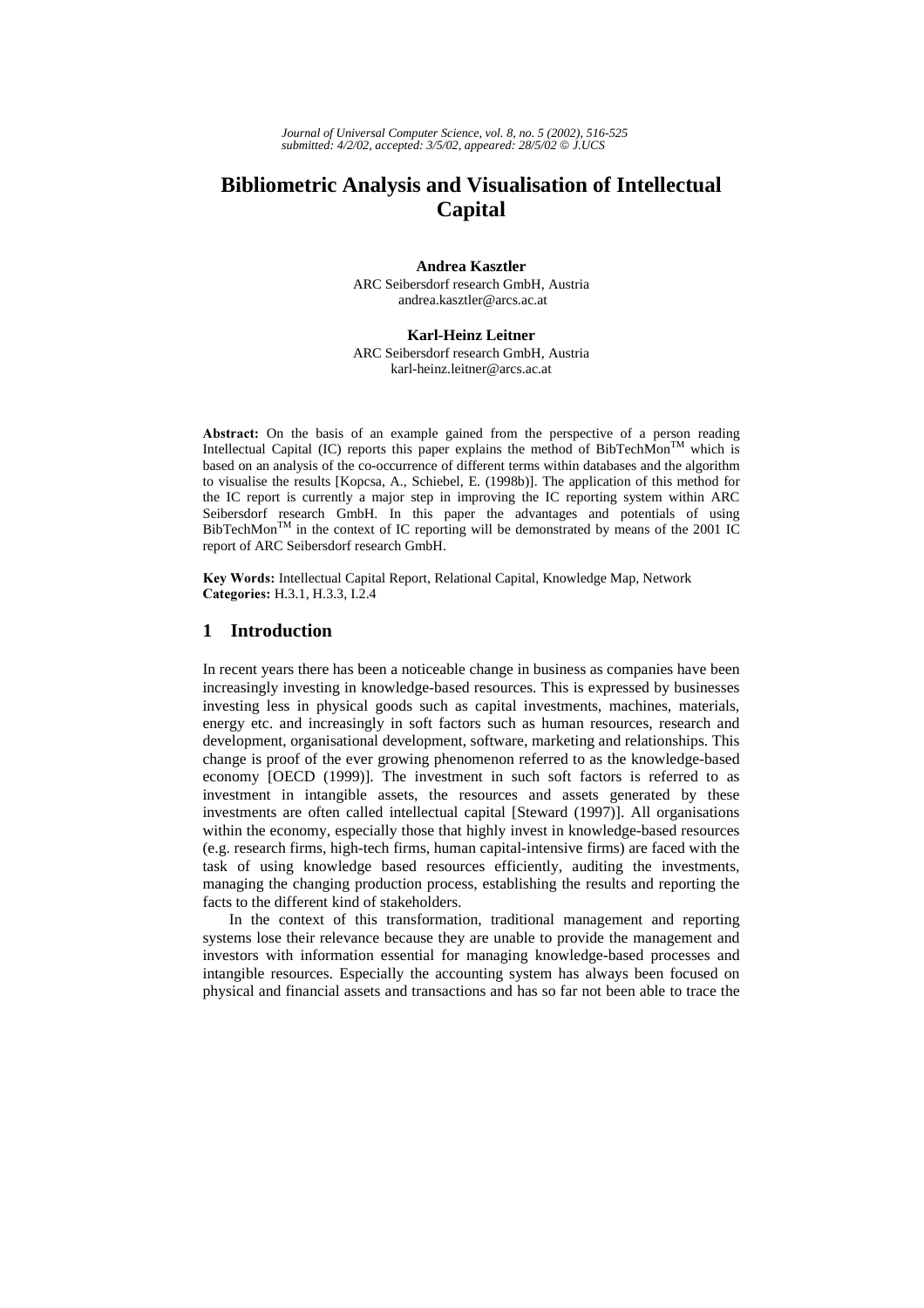intangible transactions within the firm. Furthermore, the traditional accounting system doesn't deliver information for investment decisions and the strategic management of the knowledge based resources.

One promising and currently intensive discussed instrument to overcome the weakness of traditional accounting and management instruments is the development of a new management and reporting system in form of an Intellectual Capital Report (IC Report). Different organisations, especially in the Scandinavian region, started to develop IC Reports to measure intellectual capital of firms and communicate the results to different stakeholders. The first European research organisation which published an IC Report is ARC Seibersdorf research GmbH (Seibersdorf Research), which published its first IC Report for the business year 1999. On the basis of the provided information a better valuation and management of knowledge-based resources of a firm should be possible.

### **2 Intellectual Capital Reports**

### **2.1 Methods for Measuring and Reporting Intellectual Capital**

In the last years various approaches for measuring intellectual capital have been developed in theory and practice [see for instance Sveiby (1997) and Edvinsson and Malone (1997)]. The majority of these approaches records intellectual capital with the help of financial and non-financial indicators. Hereby different forms of intellectual capital are differentiated and each asset is valued with the help of indicators. With the aid of indicators strategically relevant, intangible factors are measured (for instance the length of product development, customer satisfaction, etc.). The approaches are all similar in structure: Based on a model differentiating between the various forms of intellectual capital, each form is evaluated and subjected to descriptive interpretation, which, in turn, is based on indicators.

Various approaches already succeed in grasping the complexity of the valuation of intellectual capital and knowledge-based process but also meet with certain limitations. The approaches have different kinds of restrictions and only partly fulfil their expectations, as recent empirical and theoretical studies demonstrate [Caddy (2001), Bornemann and Leitner (2001), Fröhlich, D., Noll, M., Schiebel, E. (2001a)]. The problem of the relation between inputs and outputs and the issue of tracing flows between different kinds of intellectual capital are important deficiencies of these approaches. Also there still exists no standard for the development of IC Reports and definition of indicators, which does not facilitate the interpretation of the published data.

One critical issue for improving IC Reporting systems is the task how to interpret the new generated information. Very often the indicators published in IC Reports are highly aggregated and thus cannot serve the real information needs of the addressed internal stakeholders, especially the management. An instrument which could help to interpret and analyse these indicators in more detail would therefore be an innovative step towards increasing the significance of information published by IC Reports. When interpreting indicators of an IC Report and analysing them in more detail it is necessary to enable the reader to get more information about the composition on these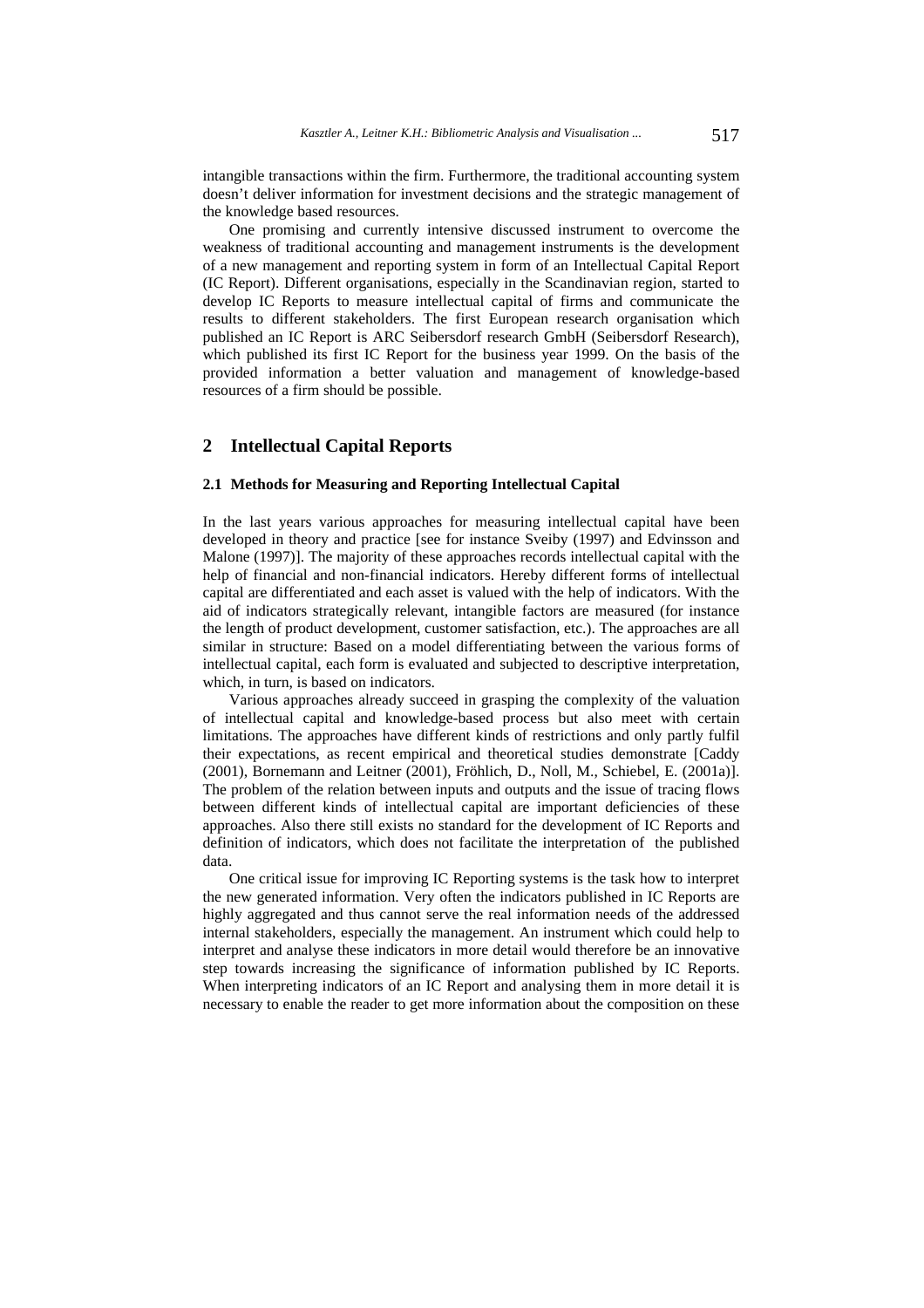indicators and to give an example. He might also be interested in carrying out different kinds of comparisons and benchmarking on different levels, for instance between organisational units, employees, projects, etc. Usually therefore he needs a very huge amount of data which has to be structured before any useful interpretation is possible by the reader. For such an efficient structuring of information a bibliometric method [Kopcsa, A., Schiebel, E. (1998b)] can be used which allows the analysis of information on an electronic basis which will be described in chapter 3.

# **2.2 The IC Report of ARC Seibersdorf research GmbH**

Seibersdorf research is the biggest Research Technology Organisation (RTO) in Austria with public and private owners and run as a private limited company. The main task of Seibersdorf Research is to perform a transfer function between the basic research at universities and the applied research and development in companies. Currently Seibersdorf Research is engaged in the fields of information technology, material technologies, life sciences, engineering, nuclear safety and systems research. About 400 employees work on public-funded research projects and industry-funded applied research and development projects.

For RTOs a challenge is to evaluate and communicate research and business activities as well as performance to their stakeholders. Research is not selfexplanatory, its benefits must be interpreted and communicated in a comprehensible way. In the mid nineties Seibersdorf Research realigned its strategy in order to become a knowledge company and therefore started to improve the transparency of its intangible assets.

The ARC IC Model (see fig. 1) was designed to trace the knowledge production processes and knowledge flows of a research organisation and integrates the classification of intellectual capital (see Ohler & Leitner, 1999; Schneider, 1999).

In the following the inherent logic of the model is briefly explained: The process of acquiring, applying and exploiting knowledge starts with the definition of specific knowledge goals, which are derived from the corporate strategy. Knowledge goals define the knowledge base where specific skills, structures, relationships should be leveraged or built up to support the execution of the corporate strategy. These goals form the framework for the utilisation of the intellectual capital at Seibersdorf Research, which is composed of structural, human and relational capital (see Stewart 1997, Edvinson and Malone, 1997 or Sveiby 1997). These intangible resources are the input for the knowledge utilisation and production process, which, in turn, is manifested in several projects.

Depending on a specific project assignment, either all three elements of intellectual capital are utilised equally or some elements are applied selectively. There are numerous interactions and knowledge spill-over effects in the process.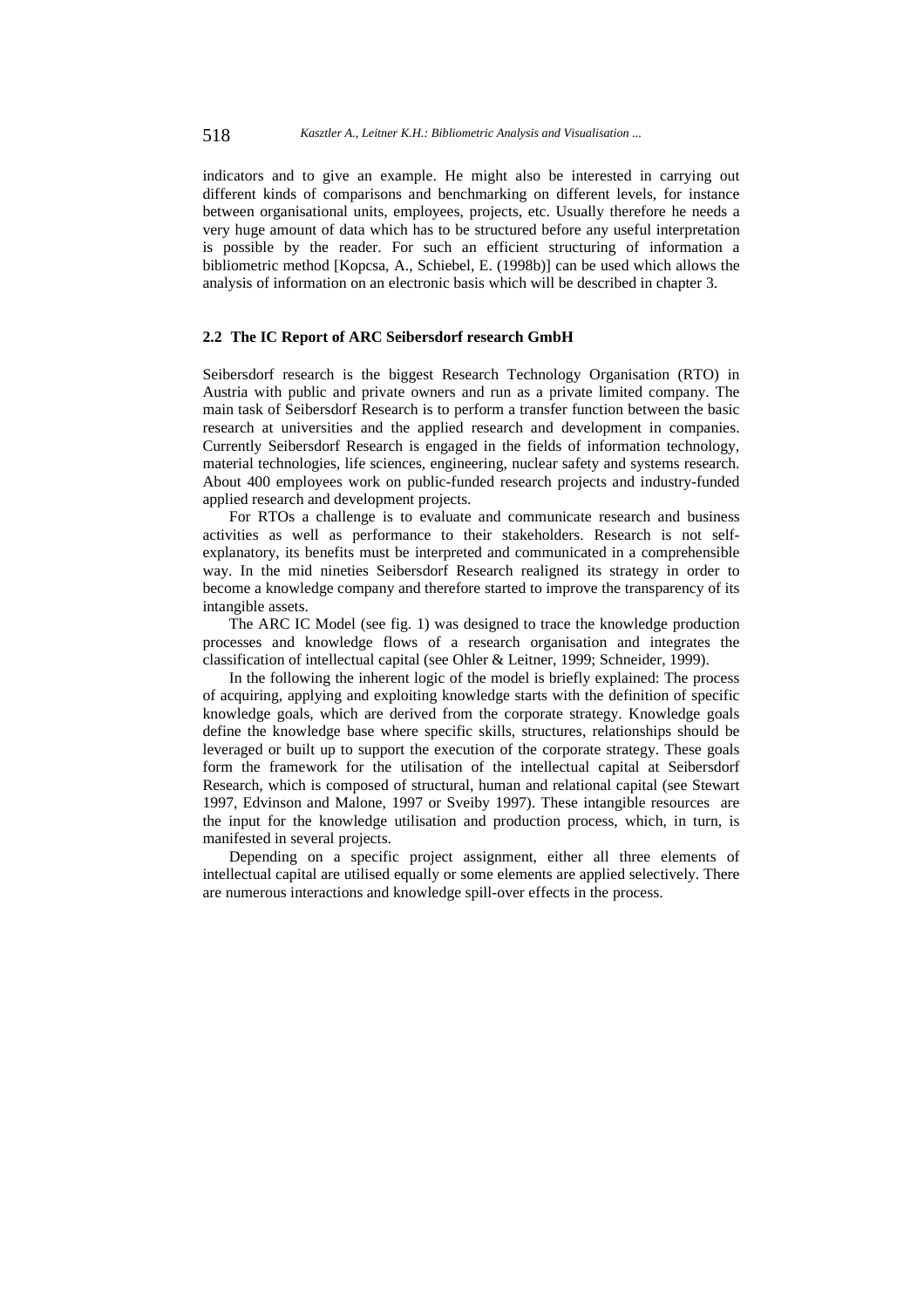

*Fig. 1: ARC-IC-Model © Austrian Research Centers, 2000* 

The project output can be differentiated in several categories of results. Financial profit alone has limited value as a measure of the success. The model therefore identifies non-financial results which are classified as economy-oriented, researchoriented or society-oriented. Results are generally difficult to express in financial numbers and might have a financial impact only later in time. However, they might as well have various other impacts for the economy and society in general.

This Model is the conceptual framework for the IC Report, which is "activated" through a set of indicators and their interpretation. In the following section the experiences with the implementation process are illustrated by contrasting some of the most challenging dichotomies between different requirements of an IC report as well as compared to financial reporting.

On the basis of this model the first IC Report of Seibersdorf Research was implemented in a six-month lasting process started at the end of 1999. The main tasks during the implementation process were to define indicators, gather data and prepare the IC Report. The interpretation of indicators is the integral task when preparing the report. The Seibersdorf Research IC Model is the conceptual framework for the IC Report, the model is thus "activated" through the interpreted indicators. Nearly all data has been interpreted and, if possible compared with other benchmarks or with the corporate aims.

The first IC Report was finally published in May 2000 as a supplement to the Annual Report for the reporting year 1999 (See also www.arcs.ac.at/publik/fulltext/ wissensbilanz). Afterwards a communication process within the whole company and various stakeholders started.

Since the first two IC Report of Seibersdorf Research were developed for the whole company the indicators for the different departments have been aggregated. Therefore the specifics of the individual departments were not considered. Thus, for the internal communication, a separate or individual analysis was implemented in 2001 in order to enlarge the IC Report as an internal management tool. For this task  $BibTechMon^{TM}$  was used, which is described in the next chapter.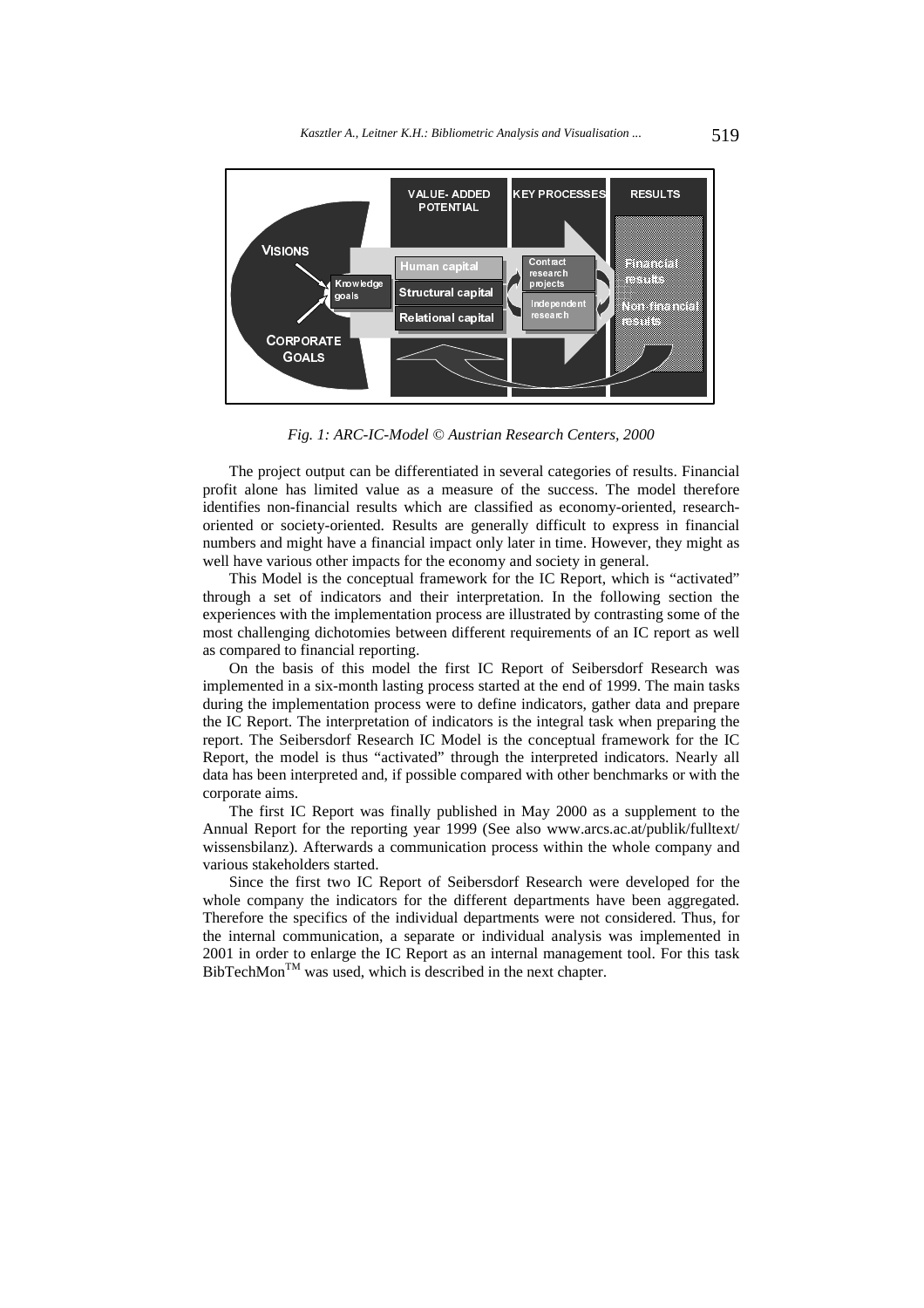# **3 BibTechMonTM Method**

A special software called BibTechMon<sup>TM</sup> which was developed at the department of Technology Management of Seibersdorf Research can be used to perform a structuring and visualisation of several thousands of electronic documents based on their contents [Kopcsa, A., Schiebel, E. (1995c)].

When using BibTechMon<sup>TM</sup> for relevant documents of a firm the user is enabled to learn about relations, tendencies, irregularities and developments inside the company. Therefore the developed process represents a mighty planning and control instrument which helps managers to understand what's going on inside their firm within certain areas, departments or projects and also to see the collaboration between those.

### 3.1 General Description of BibTechMon<sup>TM</sup>

BibTechMon<sup>TM</sup> is based on a bibliometric method for structuring information using co-word analysis [Kopcsa, A., Schiebel, E. (1998b)]. It is based on the calculation of co-occurencies of words which means the common occurrence of words or groups of words in documents. The more often co-words are commonly mentioned in documents the stronger is the relation between them and the common context in which they occur. Using the Jaccard Index the software calculates the intensities of all existing relations between co-words. For an easy interpretation of the derived relations these are shown in form of geographical information in a so-called "knowledge map".

Besides this visualisation of contents-based relations  $BibTechMon^{TM}$  makes easy any further analysis of the observed words, their relations, the contents of the whole documents and the topics they are dealing with. As an example for such an analysis all publications of Seibersdorf Research in 2001 were observed, which is described in the next chapter.

# **3.2 Networks of Departments of ARC Seibersdorf research GmbH**

Within the Seibersdorf Research IC Report the number of publications per scientific employee is published. As mentioned based on a BibTechMon<sup>TM</sup> analysis a lot of additional valuable information, such as publication activity of certain departments or authors as well as co-operation of individual authors, departments or the entire enterprise can be retrieved from the database of publications. In addition, the "knowledge map" generated by BibTechMon<sup>TM</sup> makes obvious relations between departments of authors and simplifies any further analysis.

In the following example the database of publications of Seibersdorf Research in the year 2001 was analysed by the means of  $\dot{\text{BibTechMon}}^{\text{TM}}$ . As a basis for the coword analysis authors of articles in the database were chosen as co-words, which means that authors who commonly published an article are co-authors and therefore have a certain relation. The intensity of their relation depends on how many articles they published together. However we were not interested in the publication and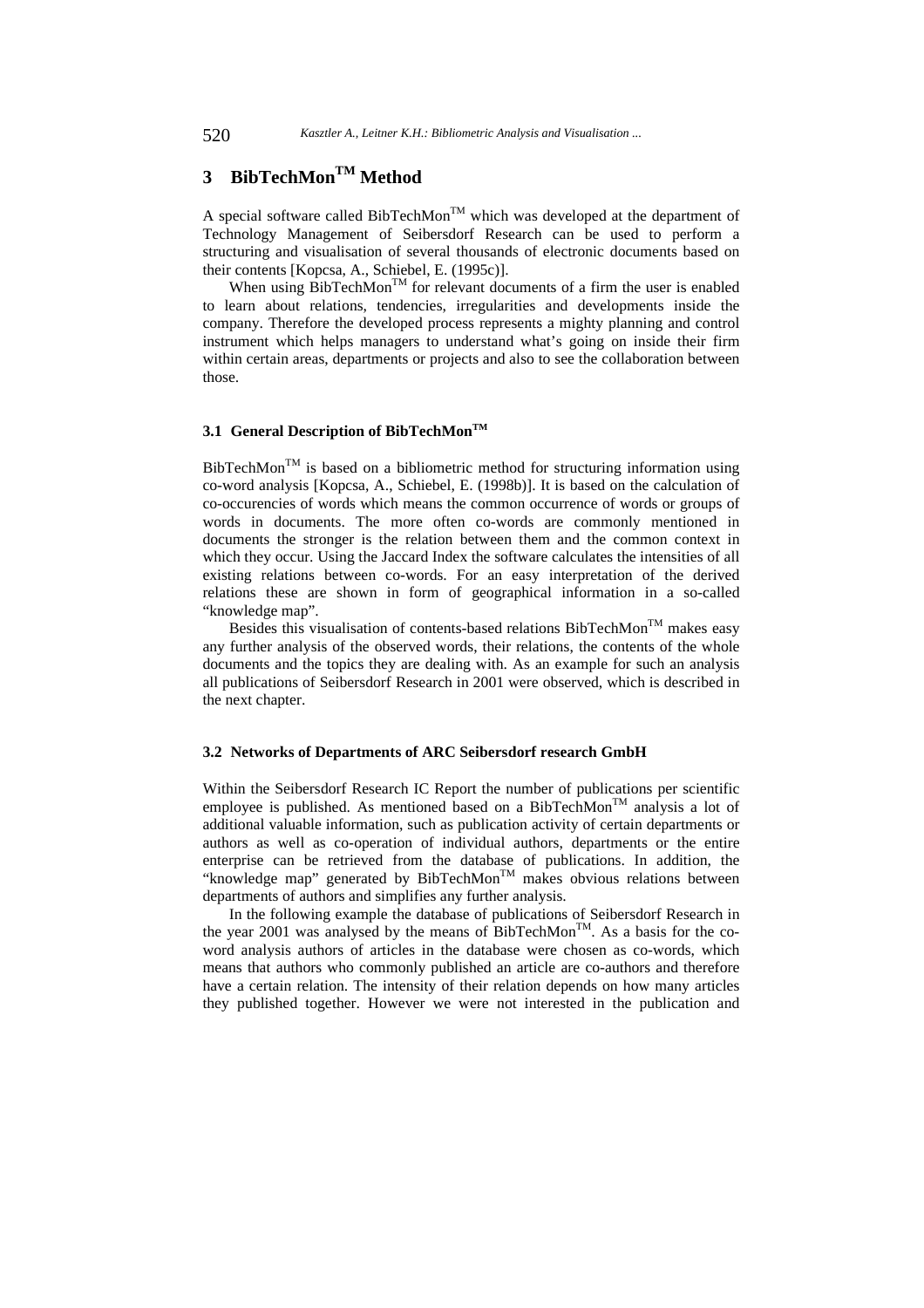networking activities of every single person but we preferred a higher granularity. Therefore we substituted each author by her or his affiliation which is a Seibersdorf Research department or a foreign partner institute. Hence relations between departments are based on common publications of their employees.



*Figure 2: Co-operation network of departments of Seibersdorf Research and their partners based on publications in the year 2001.* 

The bibliometric method of the software BibTechMon<sup>TM</sup> then calculated a network of departments based on these publications (see fig. 2). The circles represent departments of Seibersdorf Research and their international and national scientific partners as well as those within the ARC holding. Circle size corresponds to the number of publications of the departments it represents. The position of the circles and their connections show how intensively each department co-operates with each other. For easier interpretation we marked all departments of a certain Seibersdorf Research division in a certain blue or green tone, national partner institutes in pink, international partners in yellow and sister organisations (within the ARC holding) in orange colour. From the structure of the image we learn about quantity and quality of co-operations between departments within the company and with their extern partners.

For instance the blue circle in the lower left part of fig. 3 (black arrow) represents a department (department A) with a lot of collaborations with various international partners. This department seems to be very internationally oriented and is therefore positioned nearer to the edge of the map than to its centre because the high number of extern partners (who do not collaborate with anyone else in the firm) drag it out of the centre of the map.

However the position of the big green circle in the upper centre of the picture (white arrow, department B) indicates a central role. Therefore this department seems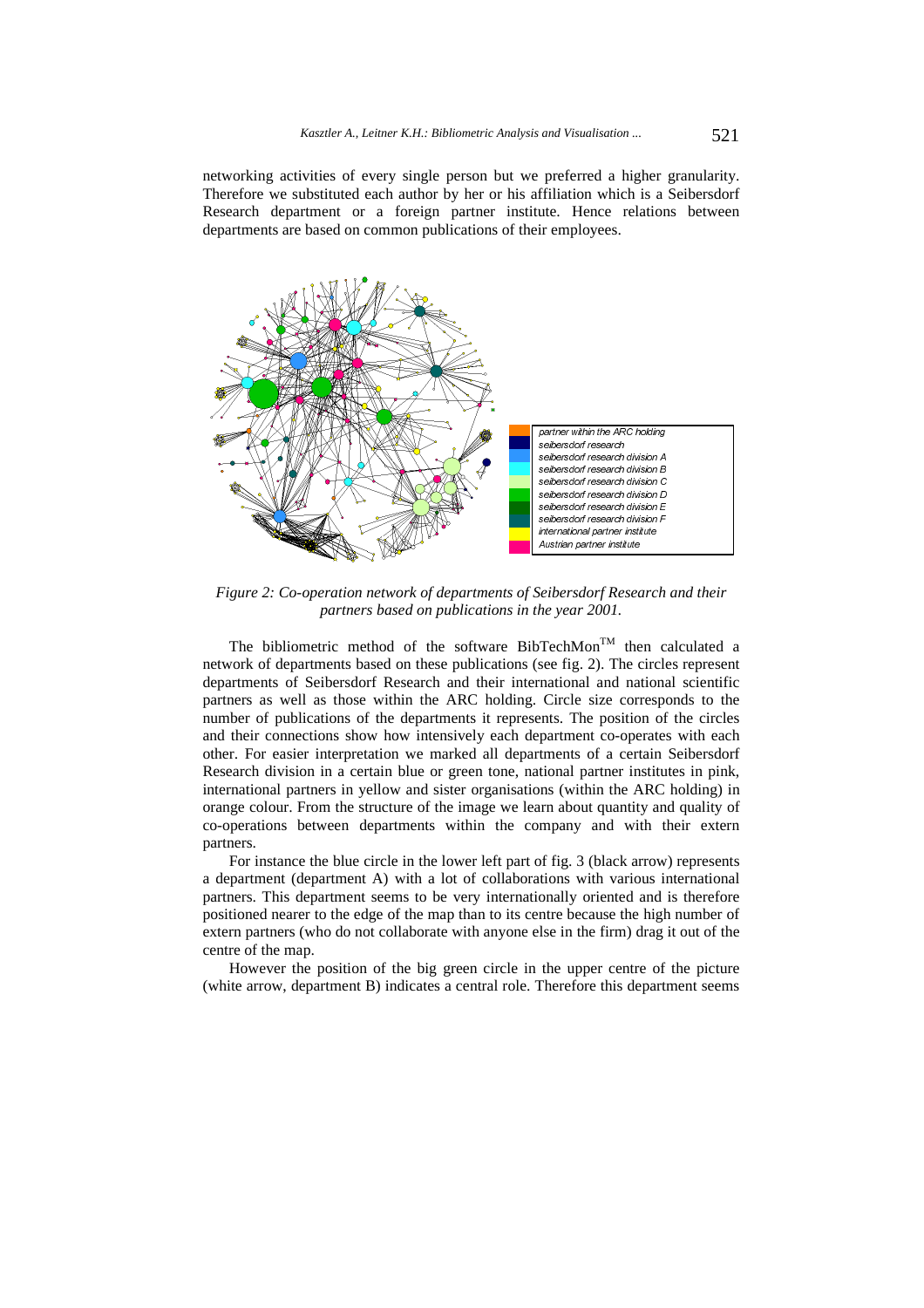to collaborate intensively within Seibersdorf Research and with partners who themselves are very integrated in the network.



*Figure 3: Co-operation network of departments of Seibersdorf Research and their partners based on publications in the year 2001. Black, white and grey arrows and ellipse mark departments or divisions, respectively, referred to in the text.* 

We tried to prove this obvious interpretation by the definition of useful indicators. For both mentioned departments we retrieved the number of co-operations (which means publications) with international  $(n_i)$ , national  $(n_n)$  and internal partners  $(n_{sr})$  and divided them by the total number of co-operations  $(n_t)$ . Our results indicate the intensities of scientific collaboration with intern  $(i_{sr})$ , extern but Austrian  $(i_n)$  or international  $(i<sub>i</sub>)$  partners of the regarded department (see table 1).

These indicators seem to be useful to prove our previous suggestions:

*mainly internationally orientated department*  $\rightarrow i_i = 63\%$ 

*department with mainly Seibersdorf Research partners*  $\rightarrow$  *i<sub>sr</sub>* = 50% and other well *linked partners*  $\rightarrow i_n = 36,5\%$  (Austrian institutes play very central roles within the *network, which we can see in fig. 2.)*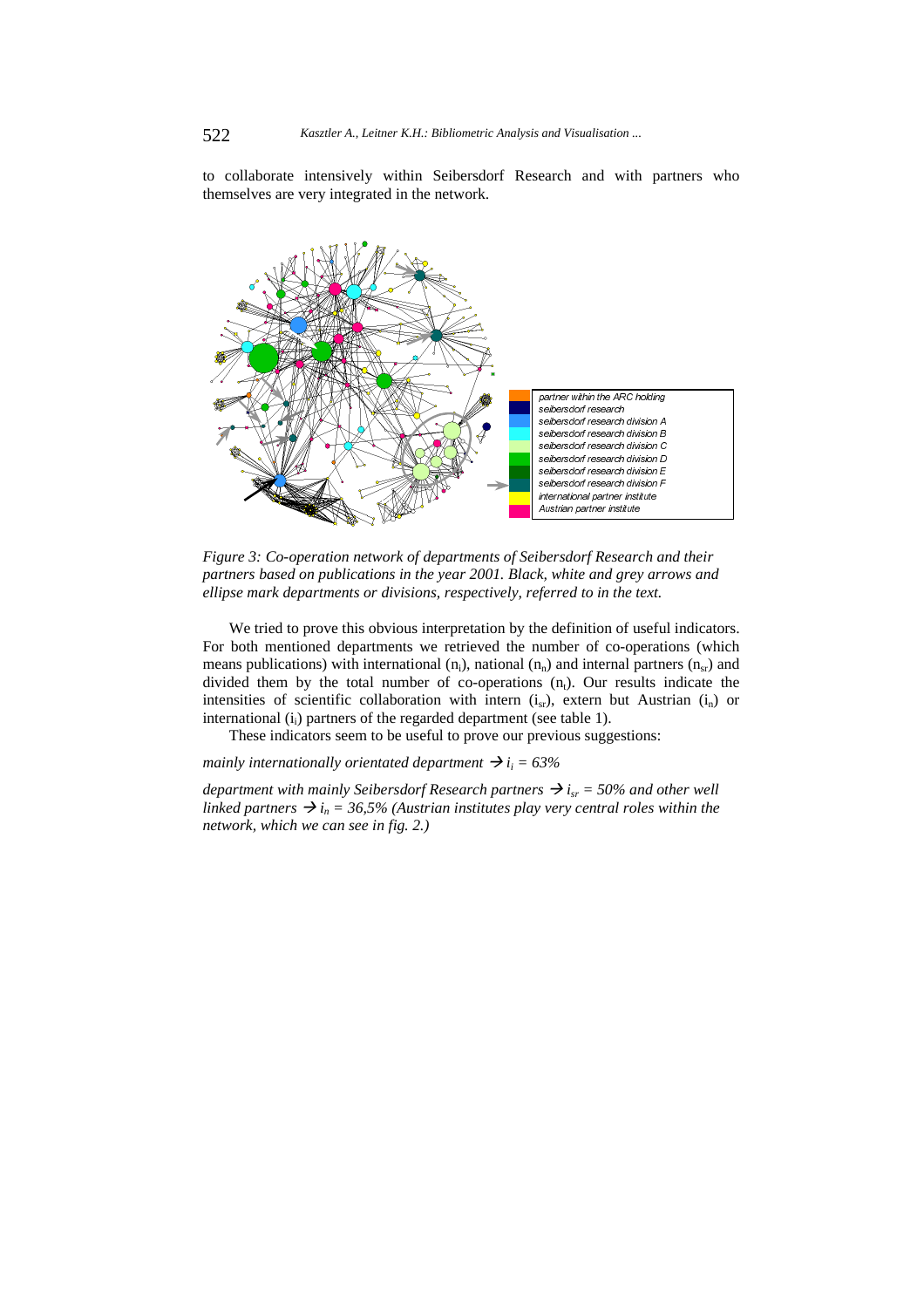| <b>Department A</b>                               | <b>Department B</b>                              |
|---------------------------------------------------|--------------------------------------------------|
| $n_t = 76$                                        | $n_t = 252$                                      |
| $n_i = 48 \rightarrow i_i = 63\%$                 | $n_i = 34 \rightarrow i_i = 13.5\%$              |
| $n_e = 14 \rightarrow i_e = 18.5\%$               | $n_e = 92 \rightarrow i_e = 36.5\%$              |
| $n_{\rm sr} = 14 \rightarrow i_{\rm sr} = 18,5\%$ | $n_{\rm sr} = 126 \rightarrow i_{\rm sr} = 50\%$ |

### *Table 1: Indicators of the intensities of collaboration with intern (i<sub>i</sub>), extern Austrian (in) and extern international partners.*

Through the colour code of the circles some interpretations on co-operations of and within divisions become obvious and some need further examination. For example the light green circles in the lower right region of the image (grey ellipse) which all belong to division C are assembled very close to each other building a cluster. Hence the co-operations within this division must be much stronger than those with other divisions and most of their partners.

The departments building the division F (grey arrows), however, are spread over the whole map. Co-operations with partners outside the division seem therefore to be as intensive as those within the division.

Again we tried to prove this suggestion by a set of indicators describing the intensities of internal or external linkage of divisions (based on common publications). For both mentioned divisions we derived the number of co-operations (which are common publications, n) and pairs of co-departments (which are departments with common publications, p) within the division ( $n_{int}$  and  $p_{int}$ ) as well as with partners outside the division ( $n_{ext}$  and  $p_{ext}$ ). By division of n by p we calculated linkage intensities  $l_{int}$  and  $l_{ext}$ .

As we can see from table 2 the number of common publications with partners from outside the division C is even higher ( $n_{ext}$  = 185) than those within the division  $(n<sub>int</sub> = 132)$ . However, these internal co-operations are established by a few partners only and their connectivity is therefore rather high  $(l_{int} = 13,2)$  compared to the one of division F ( $l_{int} = 2.7$ ). The division C had as many as 185 co-operations with outside but with a lot of different partners, which causes a *5,7 times lower external linkage intensity*  $(l_{ext} = 2.3)$  than internal one.

The internal linkage intensity of the division F  $(l_{int} = 2.7)$  (which is significantly lower than the one of division S) and an external linkage intensity  $l_{ext} = 1.6$  cause an only *1,7 times lower external linkage intensity* than internal one.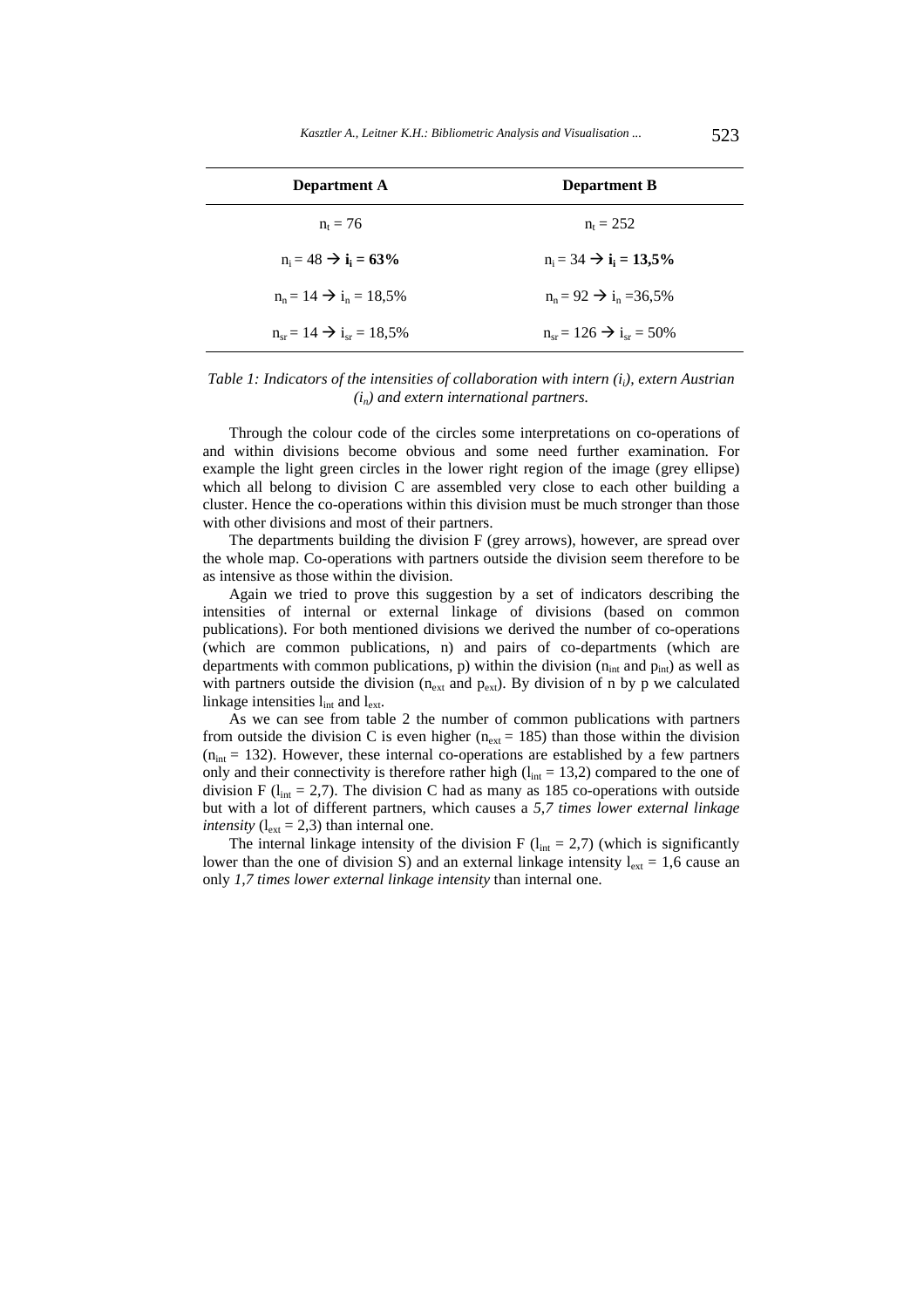| Division C                                                 | <b>Division F</b>                                                                 |
|------------------------------------------------------------|-----------------------------------------------------------------------------------|
| $n_{\text{int}} = 132$ , $p_{\text{int}} = 10 \rightarrow$ | $n_{\text{int}} = 8$ , $p_{\text{int}} = 3 \rightarrow$                           |
| $l_{\text{int}} = n_{\text{int}}/p_{\text{int}} = 13.2$    | $\mathbf{l}_{\text{int}} = \mathbf{n}_{\text{int}}/\mathbf{p}_{\text{int}} = 2.7$ |
| $n_{\rm ext} = 185$ , $p_{\rm ext} = 80$ $\rightarrow$     | $n_{\text{ext}} = 90$ , $p_{\text{ext}} = 58$ $\rightarrow$                       |
| $l_{\rm ext} = n_{\rm ext}/p_{\rm ext} = 2.3$              | $l_{\rm ext} = n_{\rm ext}/p_{\rm ext} = 1.6$                                     |
| $\rightarrow$ lint = 5.7 $\cdot$ leve                      | $\rightarrow$ l <sub>int</sub> = 1,7 $\cdot$ l <sub>ext</sub>                     |

*Table 2: Indicators of the intensities of internal and external linkage of divisions (based on common publications).* 

Again the defined indicators seem to be useful to prove our suggestions: *stronger co-operations within division C than with outside*  $\rightarrow$   $l_{int}$  = 5,7  $\cdot$   $l_{ext}$ *nearly as intensive co-operations with partners outside the division*  $\rightarrow$   $l_{int}$  = 1,7  $\cdot$   $l_{ext}$ 

# **3.3 Interpretation of the Example within the Context of the IC Report**

As mentioned in chapter 2 relational capital is one important form of intellectual capital within the Seibersdorf Research IC report. In 2001 several indicators were used to describe this capital form, as for the category "Diffusion and Networking per Scientific Employee" for example the "Number of Attended Conferences" or the "Number of Conference Talks" were used and for the scientific results, for instance, the "Number of Publications".

Of course, to use these indicators for the description of the relational capital which is a network of co-operations will never be as complete as a representation of the whole network with all its interactions. However, measuring all kinds of relations inside a firm and with outside would mean considering any kind of communication of employees between each others and with extern people and is therefore hardly or not to fulfil. But what can be done is evaluating all kinds of relations of a firm which have certain measurable results such as projects, meetings, publications etc. provided that this data is stored in a sufficient way.

In the case of the Seibersdorf Research IC report 2001 all kinds of scientific relations which resulted in publications were analysed. In addition to the number of publications the relations behind these publications, which means who published together with whom how often and on which topics were observed. This network of internal and external relations of departments and/or divisions can be very efficiently illustrated by a picture. Fig. 2 which was described in the previous chapter was calculated as such a representation of this scientific network. It explicitly shows the scientific part of the "relational capital" of Seibersdorf Research. And as we showed in the previous chapter from the BibTchMon<sup>TM</sup> picture we can easily make a lot of important qualitative interpretations on the scientific relations of Seibersdorf